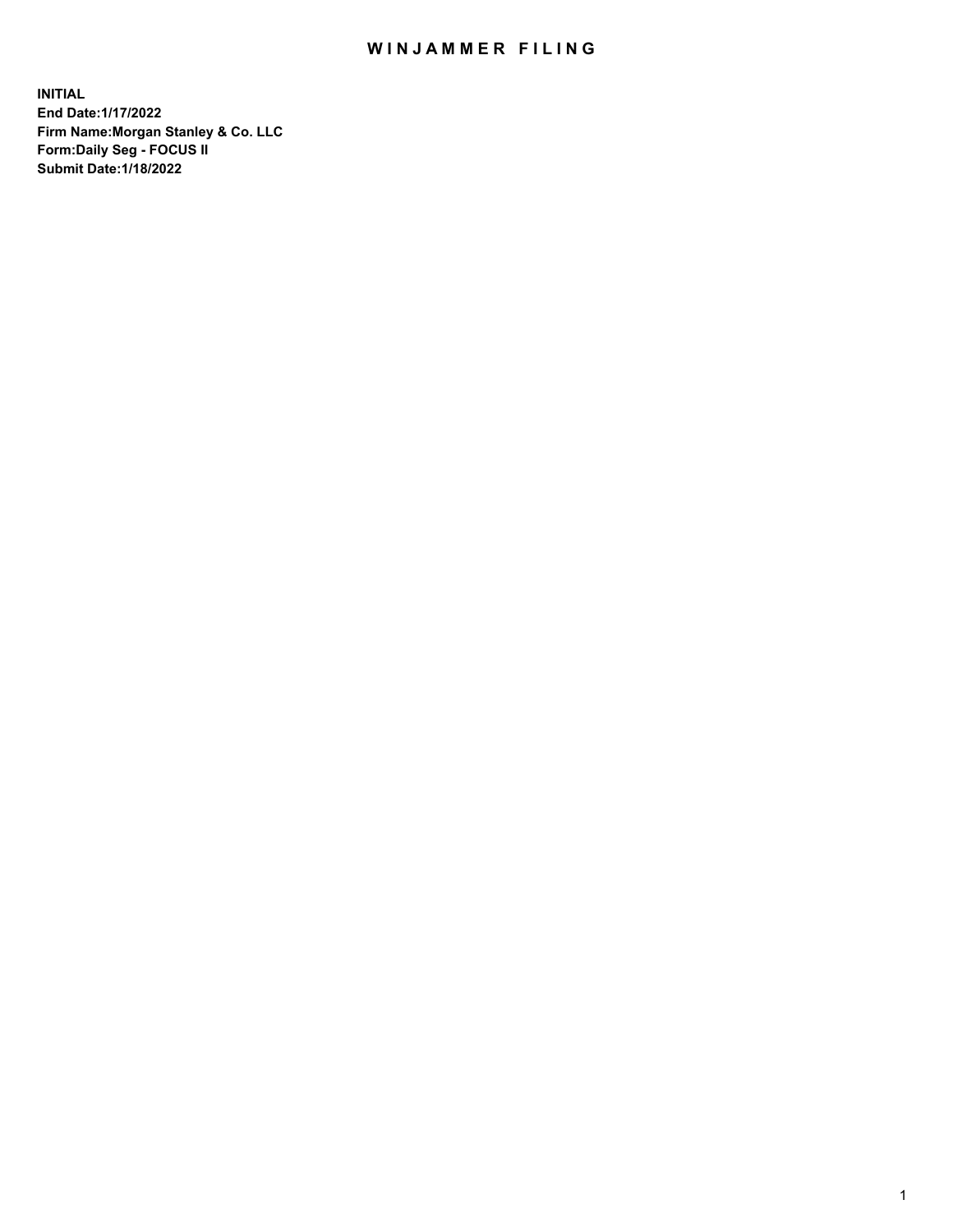**INITIAL End Date:1/17/2022 Firm Name:Morgan Stanley & Co. LLC Form:Daily Seg - FOCUS II Submit Date:1/18/2022 Daily Segregation - Cover Page**

| Name of Company                                                                                                                                                                                                                                                                                                                | Morgan Stanley & Co. LLC                                    |
|--------------------------------------------------------------------------------------------------------------------------------------------------------------------------------------------------------------------------------------------------------------------------------------------------------------------------------|-------------------------------------------------------------|
| <b>Contact Name</b>                                                                                                                                                                                                                                                                                                            | <b>Ikram Shah</b>                                           |
| <b>Contact Phone Number</b>                                                                                                                                                                                                                                                                                                    | 212-276-0963                                                |
| <b>Contact Email Address</b>                                                                                                                                                                                                                                                                                                   | lkram.shah@morganstanley.com                                |
| FCM's Customer Segregated Funds Residual Interest Target (choose one):<br>a. Minimum dollar amount: ; or<br>b. Minimum percentage of customer segregated funds required:% ; or<br>c. Dollar amount range between: and; or<br>d. Percentage range of customer segregated funds required between:% and%.                         | 235,000,000<br><u>0</u><br><u>00</u><br>00                  |
| FCM's Customer Secured Amount Funds Residual Interest Target (choose one):<br>a. Minimum dollar amount: ; or<br>b. Minimum percentage of customer secured funds required:%; or<br>c. Dollar amount range between: and; or<br>d. Percentage range of customer secured funds required between: % and %.                          | 140,000,000<br><u>0</u><br>0 <sub>0</sub><br>0 <sub>0</sub> |
| FCM's Cleared Swaps Customer Collateral Residual Interest Target (choose one):<br>a. Minimum dollar amount: ; or<br>b. Minimum percentage of cleared swaps customer collateral required:% ; or<br>c. Dollar amount range between: and; or<br>d. Percentage range of cleared swaps customer collateral required between:% and%. | 92,000,000<br><u>0</u><br><u>00</u><br>0 <sub>0</sub>       |

Attach supporting documents CH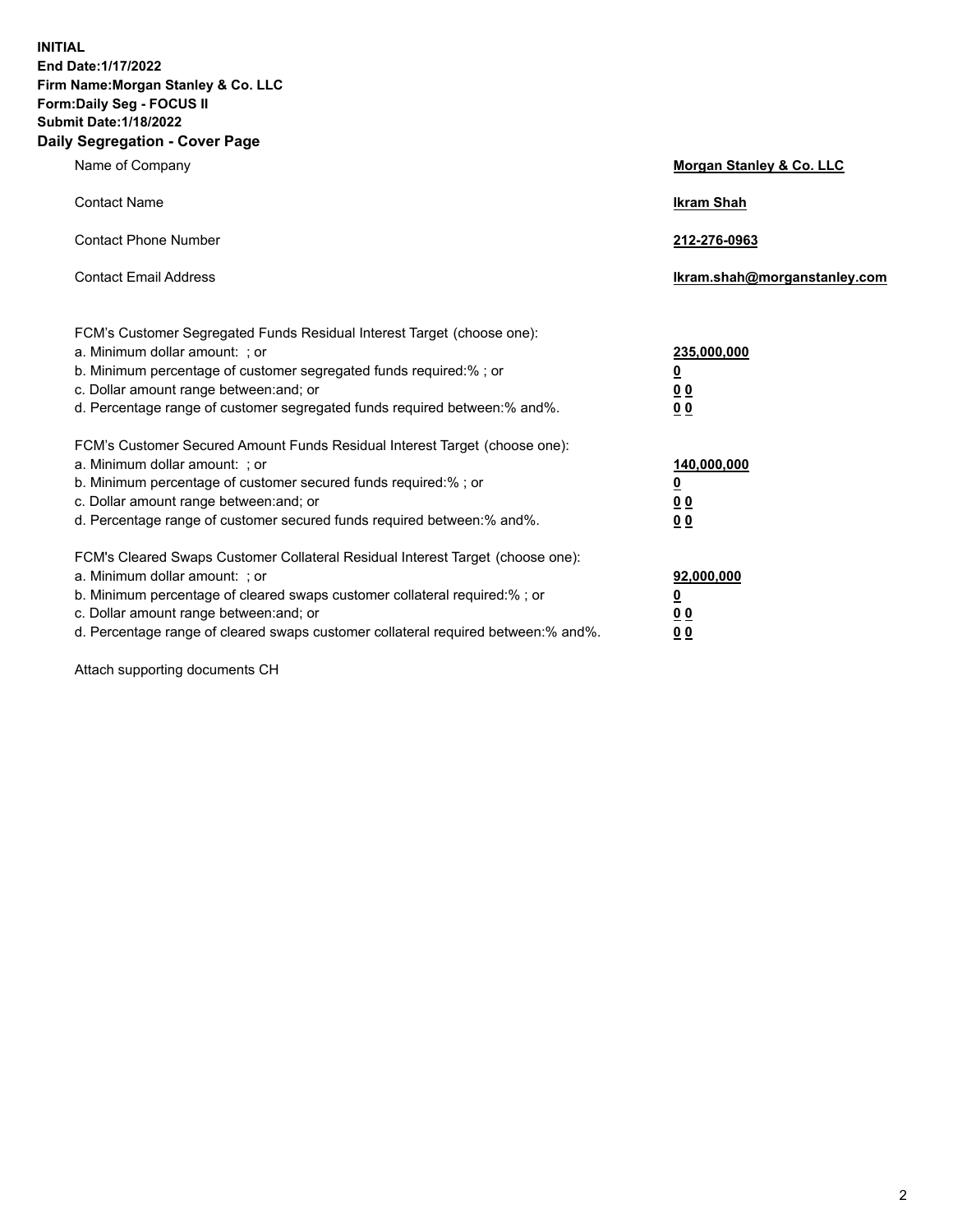## **INITIAL End Date:1/17/2022 Firm Name:Morgan Stanley & Co. LLC Form:Daily Seg - FOCUS II Submit Date:1/18/2022 Daily Segregation - Secured Amounts** Foreign Futures and Foreign Options Secured Amounts Amount required to be set aside pursuant to law, rule or regulation of a foreign government or a rule of a self-regulatory organization authorized thereunder 1. Net ledger balance - Foreign Futures and Foreign Option Trading - All Customers A. Cash **5,268,250,790** [7315] B. Securities (at market) **1,898,569,188** [7317] 2. Net unrealized profit (loss) in open futures contracts traded on a foreign board of trade **1,078,074,720** [7325] 3. Exchange traded options a. Market value of open option contracts purchased on a foreign board of trade **25,156,149** [7335] b. Market value of open contracts granted (sold) on a foreign board of trade **-14,781,782** [7337] 4. Net equity (deficit) (add lines 1. 2. and 3.) **8,255,269,065** [7345] 5. Account liquidating to a deficit and account with a debit balances - gross amount **54,721,403** [7351] Less: amount offset by customer owned securities **-48,371,810** [7352] **6,349,593** 6. Amount required to be set aside as the secured amount - Net Liquidating Equity Method (add lines 4 and 5) 7. Greater of amount required to be set aside pursuant to foreign jurisdiction (above) or line 6. FUNDS DEPOSITED IN SEPARATE REGULATION 30.7 ACCOUNTS 1. Cash in banks

- A. Banks located in the United States **429,045,191** [7500]
- B. Other banks qualified under Regulation 30.7 **813,872,110** [7520] **1,242,917,301**
- 2. Securities
	- A. In safekeeping with banks located in the United States **509,759,053** [7540]
	- B. In safekeeping with other banks qualified under Regulation 30.7 **119,265,233** [7560] **629,024,286**
- 3. Equities with registered futures commission merchants
	-
	- B. Securities **0** [7590]
	- C. Unrealized gain (loss) on open futures contracts **1,987,018** [7600]
	- D. Value of long option contracts **0** [7610]
	- E. Value of short option contracts **0** [7615] **8,364,014** [7620]
- 4. Amounts held by clearing organizations of foreign boards of trade
	- A. Cash **0** [7640]
	- B. Securities **0** [7650]
	- C. Amount due to (from) clearing organization daily variation **0** [7660]
	- D. Value of long option contracts **0** [7670]
	- E. Value of short option contracts **0** [7675] **0** [7680]
- 5. Amounts held by members of foreign boards of trade
	-
	-
	- C. Unrealized gain (loss) on open futures contracts **1,076,087,702** [7720]
	- D. Value of long option contracts **25,156,149** [7730]
	-
- 6. Amounts with other depositories designated by a foreign board of trade **0** [7760]
- 7. Segregated funds on hand **0** [7765]
- 8. Total funds in separate section 30.7 accounts **8,481,302,783** [7770]
- 9. Excess (deficiency) Set Aside for Secured Amount (subtract line 7 Secured Statement Page 1 from Line 8)
- 10. Management Target Amount for Excess funds in separate section 30.7 accounts **140,000,000** [7780]
- 11. Excess (deficiency) funds in separate 30.7 accounts over (under) Management Target **79,684,125** [7785]

**0** [7305]

[7354] **8,261,618,658** [7355]

**8,261,618,658** [7360]

[7530]

[7570]

A. Cash **6,376,996** [7580]

 A. Cash **4,244,990,211** [7700] B. Securities **1,269,544,902** [7710] E. Value of short option contracts **-14,781,782** [7735] **6,600,997,182** [7740] **219,684,125** [7380]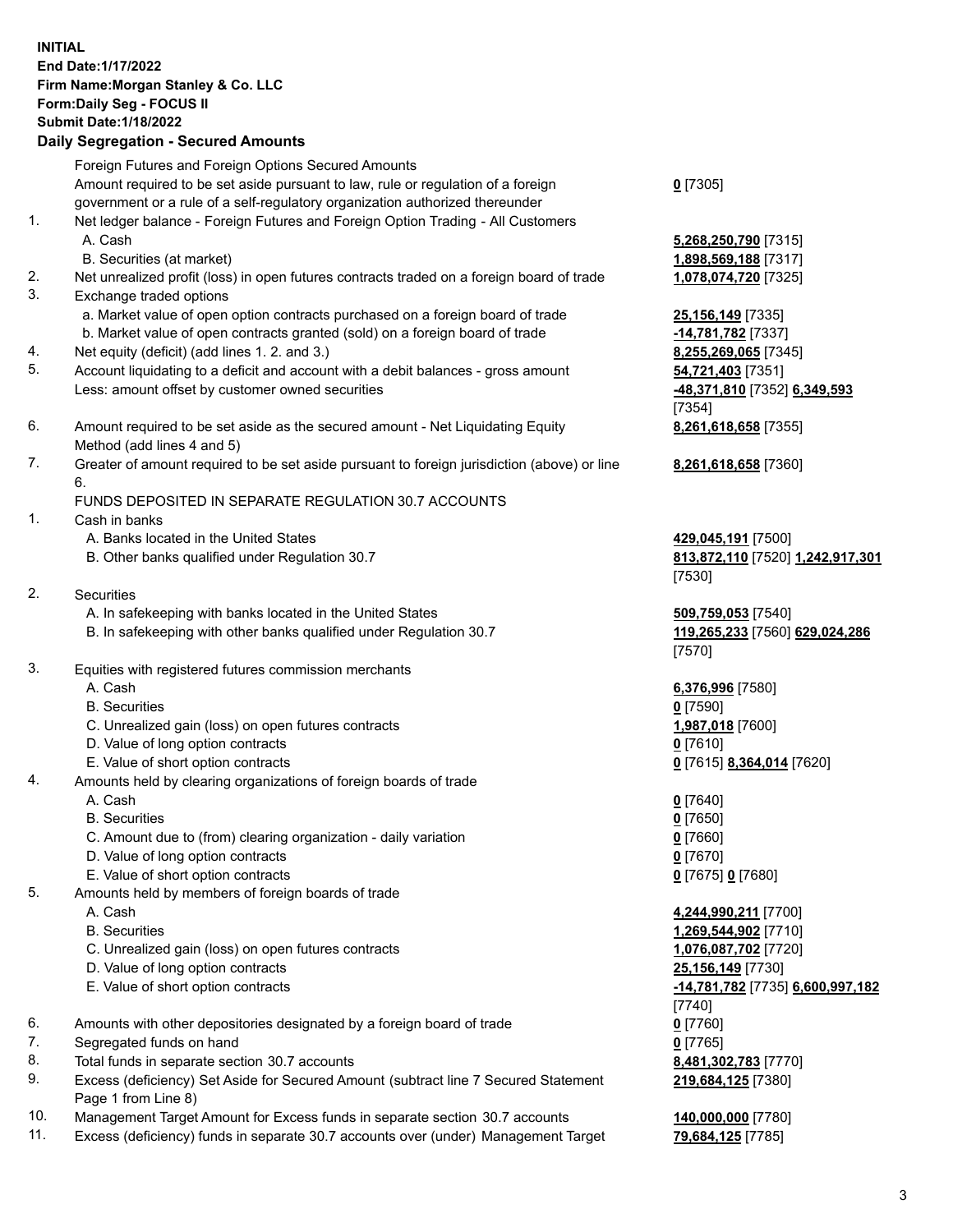**INITIAL End Date:1/17/2022 Firm Name:Morgan Stanley & Co. LLC Form:Daily Seg - FOCUS II Submit Date:1/18/2022 Daily Segregation - Segregation Statement** SEGREGATION REQUIREMENTS(Section 4d(2) of the CEAct) 1. Net ledger balance A. Cash **16,755,024,336** [7010] B. Securities (at market) **6,825,719,607** [7020] 2. Net unrealized profit (loss) in open futures contracts traded on a contract market **-90,403,194** [7030] 3. Exchange traded options A. Add market value of open option contracts purchased on a contract market **1,216,207,669** [7032] B. Deduct market value of open option contracts granted (sold) on a contract market **-681,478,312** [7033] 4. Net equity (deficit) (add lines 1, 2 and 3) **24,025,070,106** [7040] 5. Accounts liquidating to a deficit and accounts with debit balances - gross amount **397,431,525** [7045] Less: amount offset by customer securities **-393,341,382** [7047] **4,090,143** [7050] 6. Amount required to be segregated (add lines 4 and 5) **24,029,160,249** [7060] FUNDS IN SEGREGATED ACCOUNTS 7. Deposited in segregated funds bank accounts A. Cash **2,389,321,162** [7070] B. Securities representing investments of customers' funds (at market) **0** [7080] C. Securities held for particular customers or option customers in lieu of cash (at market) **2,411,919,017** [7090] 8. Margins on deposit with derivatives clearing organizations of contract markets A. Cash **14,342,358,976** [7100] B. Securities representing investments of customers' funds (at market) **0** [7110] C. Securities held for particular customers or option customers in lieu of cash (at market) **4,260,755,163** [7120] 9. Net settlement from (to) derivatives clearing organizations of contract markets **322,674,758** [7130] 10. Exchange traded options A. Value of open long option contracts **1,216,207,669** [7132] B. Value of open short option contracts **-681,478,312** [7133] 11. Net equities with other FCMs A. Net liquidating equity **4,324,811** [7140] B. Securities representing investments of customers' funds (at market) **0** [7160] C. Securities held for particular customers or option customers in lieu of cash (at market) **0** [7170] 12. Segregated funds on hand **153,045,427** [7150] 13. Total amount in segregation (add lines 7 through 12) **24,419,128,671** [7180] 14. Excess (deficiency) funds in segregation (subtract line 6 from line 13) **389,968,422** [7190] 15. Management Target Amount for Excess funds in segregation **235,000,000** [7194]

- 16. Excess (deficiency) funds in segregation over (under) Management Target Amount
	- Excess

**154,968,422** [7198]